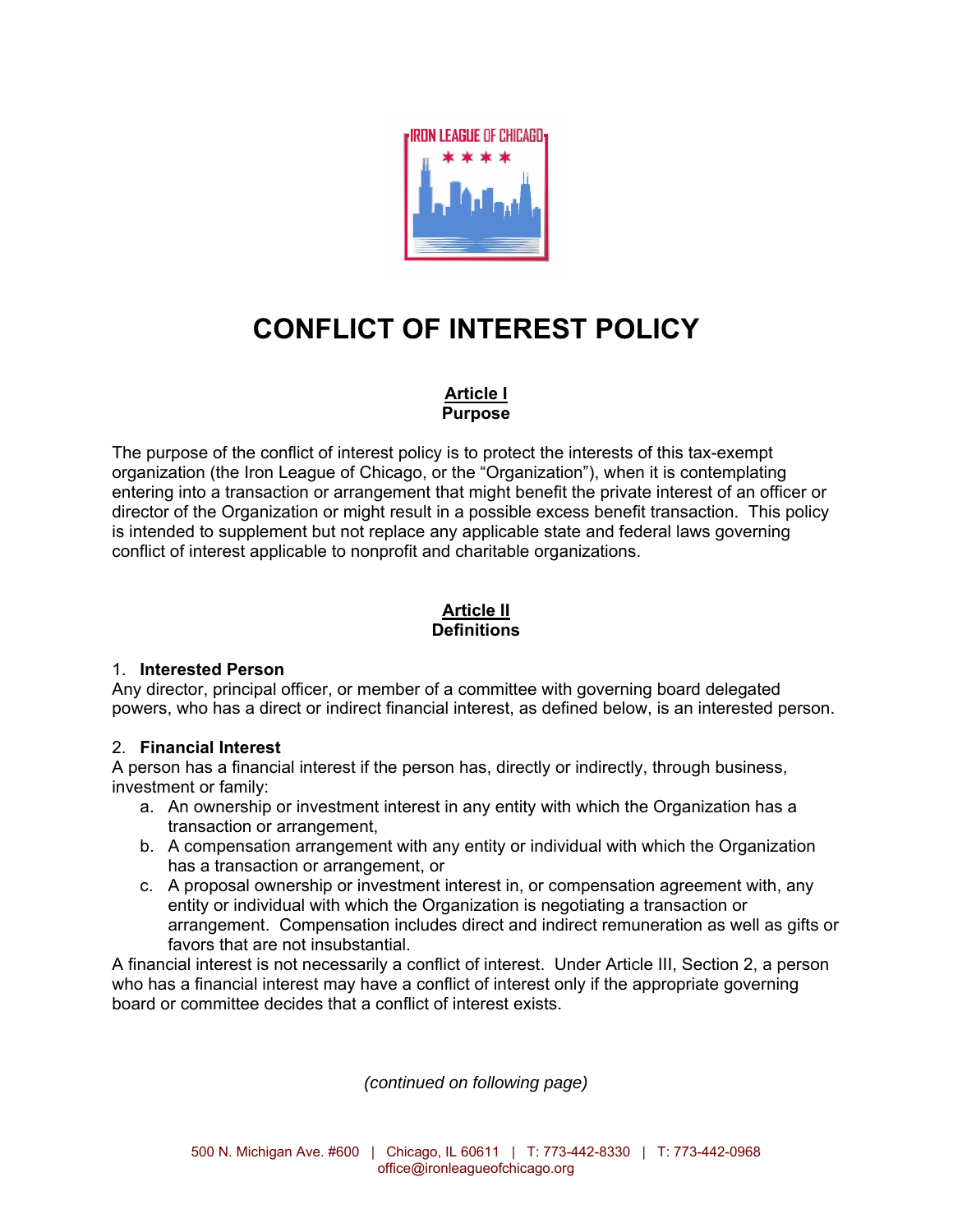### **Article III Procedures**

- a. In connection with any actual or possible conflict of interest, an interested person must disclose the existence of the financial interest and be given the opportunity to disclose all material facts to the directors and members of committees with governing board delegated powers considering the proposed transaction or arrangement.
- b. The remaining board or committee members shall decide if a conflict of interest exists.
- c. After disclosure of the financial interest and all material facts, and after any discussion with the interested person, he/she shall leave the governing board or committee meeting while the determination of a conflict of interest is discussed and voted upon.
- d. An interested person may make a presentation at the governing board or committee meeting, but after the presentation, he/she shall leave the meeting during the discussion of, and the vote on, the transaction or arrangement involving the possible conflict of interest.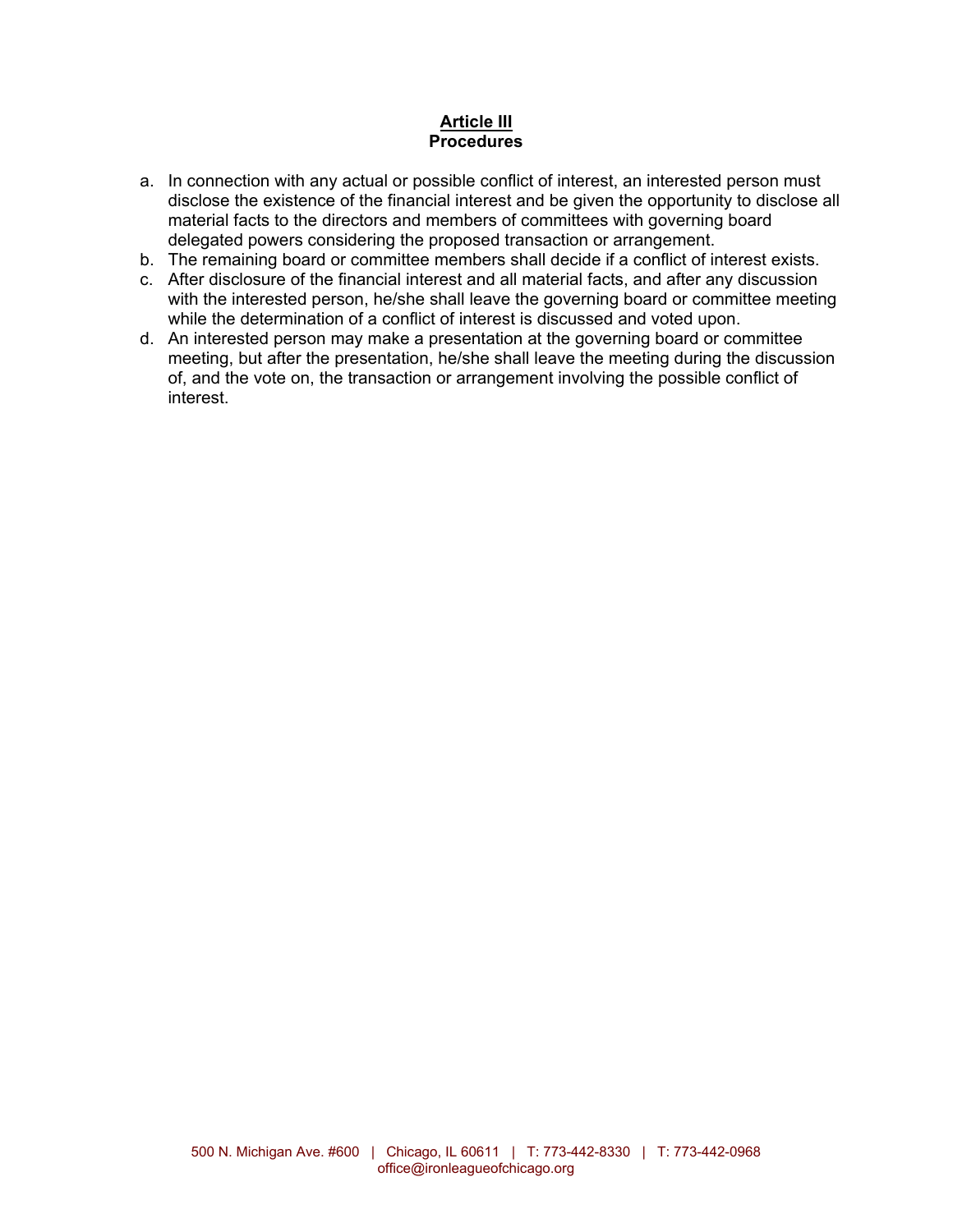

# **CONFLICT OF INTEREST POLICY**

Article I Purpose

The purpose of the conflict of interest policy is to protect the interests of this tax-exempt organization (the Iron League of Chicago, or the "Organization"), when it is contemplating entering into a transaction or arrangement that might benefit the private interest of an officer or director of the Organization or might result in a possible excess benefit transaction. This policy is intended to supplement but not replace any applicable state and federal laws governing conflict of interest applicable to nonprofit and charitable organizations.

### Article II **Definitions**

### 1. Interested Person

Any director, principal officer, or member of a committee with governing board delegated powers, who has a direct or indirect financial interest, as defined below, is an interested person.

### 2. Financial Interest

A person has a financial interest if the person has, directly or indirectly, through business, investment or family:

- a. An ownership or investment interest in any entity with which the Organization has a transaction or arrangement,
- b. A compensation arrangement with any entity or individual with which the Organization has a transaction or arrangement, or
- c. A proposal ownership or investment interest in, or compensation agreement with, any entity or individual with which the Organization is negotiating a transaction or arrangement. Compensation includes direct and indirect remuneration as well as gifts or favors that are not insubstantial.

A financial interest is not necessarily a conflict of interest. Under Article III, Section 2, a person who has a financial interest may have a conflict of interest only if the appropriate governing board or committee decides that a conflict of interest exists.